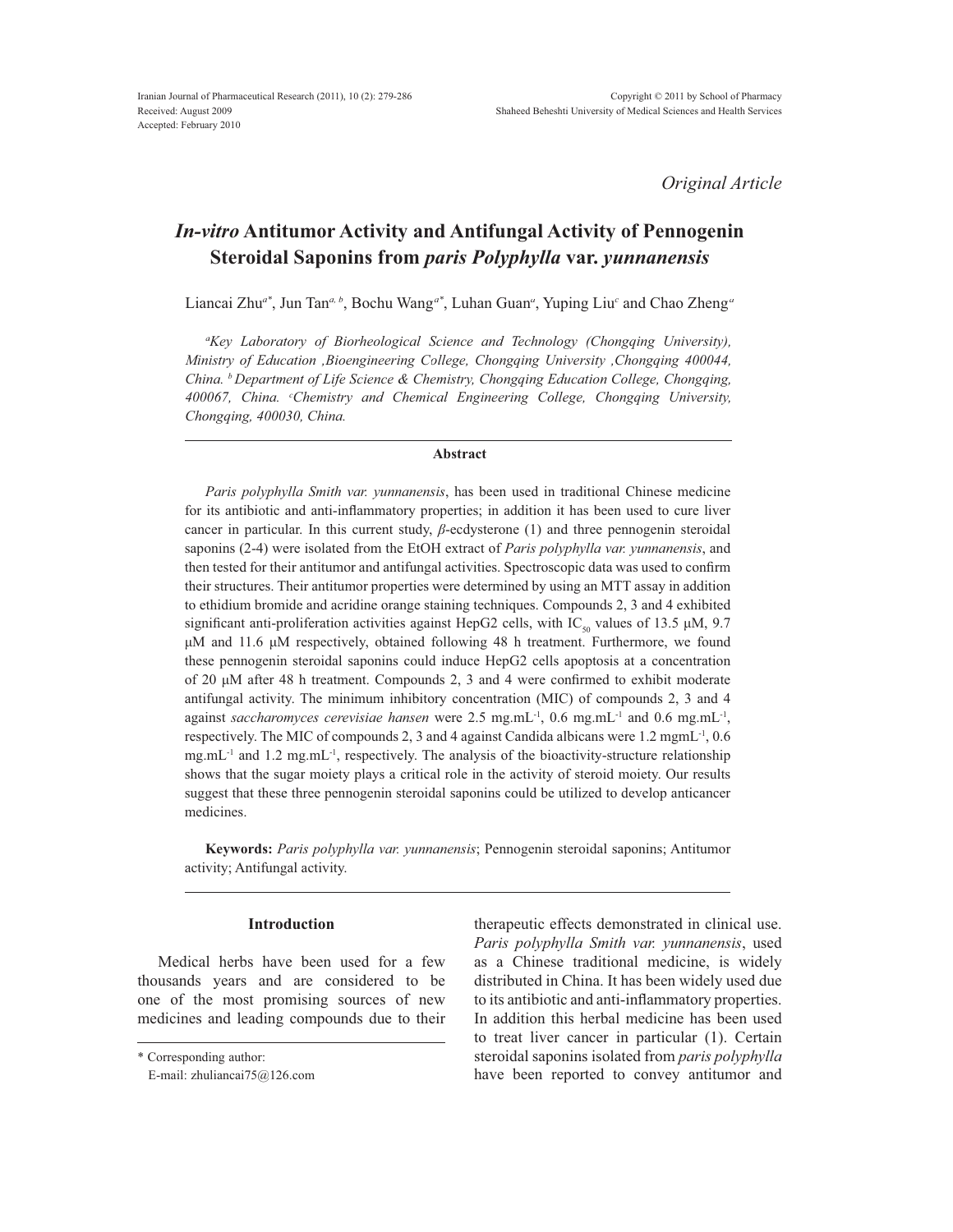immuno-stimulating properties (2-4). This paper reports the isolation, structure determination and biological activities of  $\beta$ –ecdysterone and three pennogenin steroidal saponins (2–4). We found that compounds 2-4 exhibited significant antiproliferation activities against HepG2 cells and induced apoptosis of HepG2 cells.

#### **Experimental**

# *Isolation*

The dried aerial part of *Paris polyphylla var. yunnanensis*, purchased from the Western Medicine City of Chongqing, China, were twice extracted with 10 volumes of EtOH under reflux at 8°C for 60 min. The filtrate was combined and evaporated to achieve the ethanol extract. The ethanol extract was partitioned successively with chloroform, ethyl acetate and *n*-butanol.

The *n*-butanol soluble fraction that showed major inhibitory activity on HepG2 cells, was subjected to fractionation using silica gel (Qingdao Ocean Chemical Company, China) and column eluted with CHCl<sub>3</sub>/MeOH (10 : 2-6 : 2 gradients) resulting in the formation of four fractions (F1-F4). F2 was then subjected to fractionation using silica gel column eluted with  $CHCl<sub>3</sub>/MeOH$  (12 : 2-10 : 2 gradients) to afford Compound 1. F3 was subjected to fractionation using Source 15 RPC (GE Healthcare Life Sciences) column eluted with  $MeOH/H<sub>2</sub>O$  (3 : 7-10 : 0 gradients) to afford compounds 2-4.

#### *Data of isolated compounds*

The spectra data of compounds 1-4 were measured: NMR on a 500 MHz Bruker DRX-500 instrument (Bruker, German) and MS on a VG Auto-spec3000 mass spectrometer (VG, England).

#### *β*–ecdysterone

White needle crystal; ESI-MS *m/ z* : 479 [M - H ] ; <sup>1</sup>H-NMR(500MHz, DMSO- $d_6$ ) :  $\delta_{\rm H}$  0.74 (3H, s, H-19),  $\delta_{\rm H}$  0.82 (3H, s, H-18),  $\delta_{\rm H}$  1.04 (3H, s, H-21),  $\delta_{\rm H}^{2}$  1.06 (6H, s, H-26, H-27),  $\delta_{\rm H}$ 5.65 (1H, s, H-7),  $\delta_{\rm H}$  3.13 (1H, d, J = 9.8Hz, H-22),  $\delta_{\rm H}$  3.05 (1H, t, H-9),  $\delta_{\rm H}$  4.39 (1H, m, H-2),  $\delta_{\text{H}}$  4.51 (1H, br s, H-3); <sup>13</sup>C NMR (125 MHz, DMSO- $d_{\epsilon}$ ) Table 1.

pennogenin-3-O-α-L-rhamnopyranosyl  $(l\rightarrow 2)$ - $\beta$ - $D$ -glucopyranoside

Colorless needle crystal; ESI-MS *m/ z* : 737 [M - H ] ; <sup>1</sup>H-NMR(500MHz, DMSO-d<sub>6</sub>):  $\delta$ <sub>H</sub> 0.68 (3H, d, J = 6.0 Hz, H-27),  $\delta_{\rm H}$  0.98 (3H, s, H-18),  $\delta_{\rm H}$  1.13 (3H, s, H-19),  $\delta_{\rm H}$  1.23 (3H, d, J  $= 6.8$  Hz, H-21),  $\delta_{\text{H}}$  1.86 (3H, d, J = 7.7 Hz, rha H-6'),  $\delta_{\rm H}$  3.55 (2H, m, H-26),  $\delta_{\rm H}$  3.82 (1H, m, H-3),  $\delta_{\rm H}$  5.00 (1H, d, J = 4.5 Hz, glc H-1),  $\delta_{\rm H}$ 5.24 (1H, s, H-6),  $\delta_{\rm H}$  6.37 (1H, s, rha H-1'); <sup>13</sup>C NMR (125 MHz, DMSO- $d_6$ ) Table 1.

pennogenin-3-O-α-L-rhamnopyranosyl  $(l\rightarrow 4)$ - $\alpha$ -L-rhamnopyranosyl

 $(l\rightarrow 4)$ -[a-L-rhamnopyranosyl  $(l\rightarrow 2)$ ]- $\beta$ -D*glucopyranoside*.

Colorless needle crystal; ESI-MS *m/ z* : 1029 [M-H] ; <sup>1</sup>H-NMR(500MHz, DMSO-d<sub>6</sub>):  $\delta_{\text{H}}$  0.69  $(3H, d, J = 5.7 Hz, H-27), \delta_{H}$  0.94 (3H, s, H-18),  $\delta_{\rm H}$  1.08 (3H, s, H-19),  $\delta_{\rm H}$  1.22 (3H,d, J = 7.4 Hz, H-21),  $\delta_{\rm H}$  1.58 (3H, d, J = 6.8 Hz, rha H-6'),  $\delta_{\rm H}$ 1.60 (3H, d, J = 6.9 Hz, rha H-6"),  $\delta_{\rm H}$  1.86 (3H, d, J = 7.7 Hz, rha H-6"'),  $\delta_{H}$  3.60 (2H, m, H-26),  $\delta_{\rm H}$  3.85 (1H, m, H-3),  $\delta_{\rm H}$  4.98 (1H, d, J = 4.5 Hz, glc H-1),  $\delta_{\rm H}$  5.24 (1H, s, H-6),  $\delta_{\rm H}$  5.78(1H, s, rha H-1'),  $\delta_{\rm H}$  6.27 (1H, s, rha H-1''),  $\delta_{\rm H}$  6.35 (1H, s, rha H-1‴); <sup>13</sup>C NMR (125 MHz, DMSO-d<sub>6</sub>) Table 1.

 $24$ - $\alpha$ -hydroxyl-pennogenin-3-O- $\alpha$ -L $r$ hamnopyranosyl (1 $\rightarrow$ 2)-[a-L-arabinofuranosyl *(l*→4)*]*-β-D-glucopyranoside. Colorless needle crystal. ESI-MS  $m/z$  : 885 [M-H];  ${}^{1}$ H-NMR(500MHz, DMSO-d<sub>6</sub>):  $\delta_{\text{H}}$  0.70 (3H, d,  $J = 5.7$  Hz, H-27),  $\delta_{H}$  0.94 (3H, s, H-18),  $\delta_{H}$  1.07  $(3H, s, H-19), \delta_{H}$  1.22  $(3H, d, J = 6.9 \text{ Hz}, , H-21),$  $\delta_{\text{H}}$  1.58 (3H, d, J = 6.0 Hz, rha H-6'),  $\delta_{\text{H}}$  3.52 (2H, m, H-26),  $\delta_{\rm H}$  3.83 (1H, m, H-3),  $\delta_{\rm H}$  4.98 (1H, d, J=4.5 Hz, glc H-1),  $\delta_{\rm H}$  5.30 (1H, s, H-6),  $\delta_{\rm H}$  5.82 (1H, s, ara H-1),  $\delta_{\rm H}$  6.25 (1H, s, rha H-1); <sup>13</sup>C NMR (125 MHz, DMSO- $d_6$ ) Table 1.

## *Assay for antitumor activity Cell culture*

 HepG2 cells were cultured in RPMI 1640 medium (HyClone, USA) supplemented with 10% fetal bovine serum (HyClone, USA), 100 units/mL penicillin,  $100 \mu g/mL$  streptomycin, L-glutamine  $(0.03\%, w/v)$  and sodium bicarbonate  $(2.2\%, w/v)$ . The cell cultures were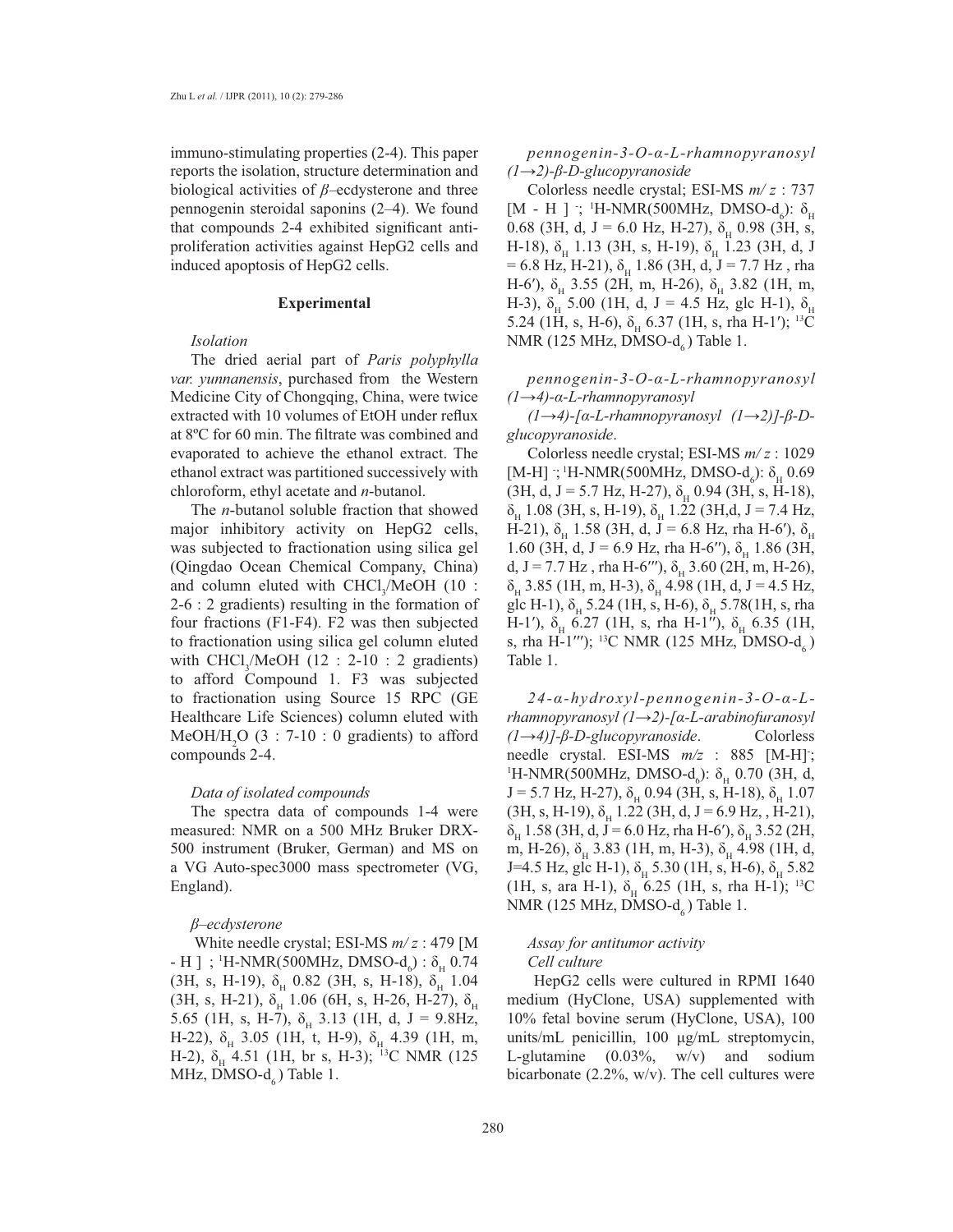| <b>Aglycone moiety</b> | Compound     |                |              |                |                     | Compound       |                         |                         |
|------------------------|--------------|----------------|--------------|----------------|---------------------|----------------|-------------------------|-------------------------|
|                        | $\mathbf{1}$ | $\overline{2}$ | $\mathbf{3}$ | $\overline{4}$ | <b>Sugar moiety</b> | $\overline{2}$ | $\overline{\mathbf{3}}$ | $\overline{\mathbf{4}}$ |
| $\mathbf{1}$           | 36.7         | 37.4           | 37.7         | 36.9           |                     | glc            | glc                     | glc                     |
| $\overline{2}$         | 66.9         | 30.2           | 30.9         | 30.9           | $\mathbf{1}$        | 98.7           | 98.2                    | 100.1                   |
| $\mathfrak{Z}$         | 66.7         | 78.2           | 77.9         | 78.1           | 2                   | 76.9           | 76.6                    | 78.0                    |
| $\overline{4}$         | 31.0         | 38.1           | 37.7         | 37.7           | $\overline{3}$      | 76.4           | 75.8                    | 75.4                    |
| 5                      | 50.2         | 140.8          | 140.3        | 140.3          | $\overline{4}$      | 71.0           | 76.2                    | 76.3                    |
| 6                      | 203.0        | 121.8          | 121.4        | 121.4          | 5                   | 76.6           | 76.0                    | 76.0                    |
| $\tau$                 | 120.6        | 31.3           | 31.3         | 31.3           | 6                   | 63.4           | 63.0                    | 63.3                    |
| 8                      | 165.5        | 31.8           | 31.4         | 31.4           |                     | rha            | rha                     | rha                     |
| 9                      | 33.3         | 50.0           | 49.6         | 49.6           | $\mathbf{1}$        | 100.5          | 107.8                   | 100.4                   |
| 10                     | 37.8         | 36.8           | 36.9         | 36.4           | $\overline{2}$      | 72.3           | 72.5                    | 72.5                    |
| 11                     | 20.4         | 20.5           | 20.1         | 20.1           | 3                   | 72.8           | 70.5                    | 71.3                    |
| 12                     | 31.7         | 31.7           | 31.6         | 31.4           | $\overline{4}$      | 72.6           | 81.3                    | 71.9                    |
| 13                     | 50.2         | 44.1           | 43.7         | 43.7           | 5                   | 68.4           | 68.0                    | 68.0                    |
| 14                     | 83.1         | 52.4           | 52.0         | 52.0           | 6                   | 18.2           | 17.2                    | 18.2                    |
| 15                     | 30.0         | 32.0           | 31.6         | 31.6           |                     |                | rha                     | ara                     |
| 16                     | 20.4         | 88.8           | 88.4         | 88.4           | $\mathbf{1}$        |                | 100.5                   | 101.1                   |
| 17                     | 48.8         | 89.4           | 88.9         | 89.0           | $\overline{c}$      |                | 72.0                    | 82.5                    |
| 18                     | 17.3         | 17.5           | 17.2         | 17.2           | 3                   |                | 72.4                    | 78.3                    |
| 19                     | 21.1         | 19.5           | 19.1         | 19.0           | $\overline{4}$      |                | 75.8                    | 86.9                    |
| 20                     | 75.9         | 44.8           | 44.4         | 44.4           | 5                   |                | 68.5                    | 61.3                    |
| 21                     | 20.2         | 9.8            | 9.4          | 9.4            | 6                   |                | 17.8                    |                         |
| 22                     | 75.9         | 109.2          | 108.8        | 108.8          |                     |                | rha                     |                         |
| 23                     | 24.0         | 30.6           | 30.9         | 30.9           | $\mathbf{1}$        |                | 100.2                   |                         |
| 24                     | 41.5         | 29.2           | 28.1         | 63.0           | $\sqrt{2}$          |                | 71.9                    |                         |
| 25                     | 75.8         | 29.5           | 29.1         | 29.1           | 3                   |                | 70.5                    |                         |
| 26                     | 26.2         | 66.3           | 65.9         | 65.9           | $\overline{4}$      |                | 72.1                    |                         |
| 27                     | 29.1         | 17.0           | 16.8         | 16.8           | 5                   |                | 68.5                    |                         |
|                        |              |                |              |                | 6                   |                | 16.8                    |                         |

**Table 1.** The <sup>13</sup>C-NMR chemical shifts of compounds  $1-4$  (DMSO- $d_6$ ,  $\delta$ ).

kept in a humidified incubator containing  $5\%$  CO. set at 37°C. Subcultures were performed with 0.05% trypsin and 0.02% EDTA in phosphatebuffered saline solution (Gibco BRL Co., USA).

# *MTT assay*

The MTT assay was performed according to the method set out by Mosmann(5). The HepG2 cells were plated into 96-well microtiter plates at a density of  $1\times10^4$  cells/well. After 24 h, the culture medium was replaced with  $200 \mu L$  RPMI 1640 medium supplemented with 10% fetal bovine serum containing varying concentrations  $(0, 5, 10, 20, 40, 80 \,\mu M)$  of compound 2, 3 and 4. The cells were then subjected to incubation for 24 and 48 h. The final concentration of solvent was less than 0.1% in the cell culture medium. The culture solutions were removed and replaced with 90  $\mu$ L of culture medium. Ten microliters of sterile filtered MTT (Sigma, USA) solution (5 mg/mL) suspended in PBS ( $pH = 7.4$ ) was added to each well to achieve a final concentration of  $0.5$  mg MTT/mL. The cells were then incubated at 37°C for 4 h. After the medium and unreacted dye was removed, 200 µL of DMSO was added to each well. The absorbance at 490 nm of the dissolved solution was measured using a Bio-Rad 680 microplate reader (BIORAD, USA).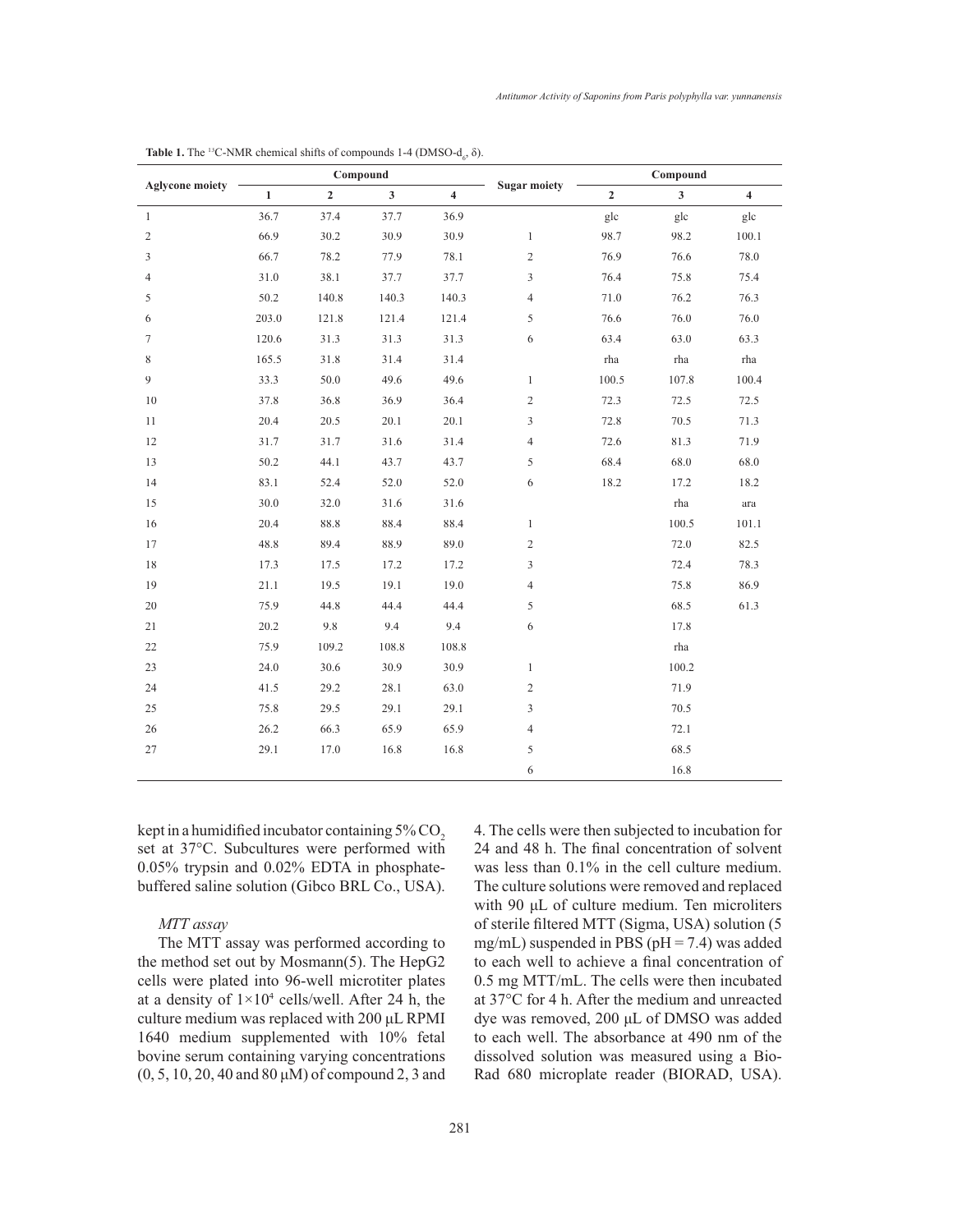

**Figure 1.** The structures of compound 1, 2, 3 and 4 from the EtOH extract of *paris polyphylla var. yunnanensis*.

The relative cell viability (%) of the control wells containing cell culture medium without the tested compound was calculated by dividing the absorbance of treated cells by that of the controls in each experiment. The  $IC_{50}$  was calculated as the tested compound concentration by means of SPSS statistical software, which inhibits the growth of 50% of cells in relation to non-treated control cells.

## *AO/EB staining assay*

The cells were cultured on coverslips and kept in a 60 Petri dish for 24 h before treatment. Following treatment for 48 h with compounds 2, 3 and 4 at a concentration of  $20\mu$ M, the cells without fixation were loaded with 100  $\mu$ L of freshly-prepared AO/EB (Sigma, USA) staining solution (100  $\mu$ g/mL). The cells were then immediately (less than 20 mins) observed under a fluorescence microscope (OLYMPUS, JAPAN).

## *Assay for antifungal activity*

The antifungal activity against*saccharomyces cerevisiae hansen* and *candida albicans* of compounds 1-4 was evaluated by determining their minimum inhibitory concentrations (MIC), using broth microdilution techniques. The MIC values were determined in RPMI-

1640 (Hyclone, USA). Stock solutions of pure compounds were twofold diluted with RPMI- 1640 from 20.0 to 0.6 mg/mL and aliquoted into test tubes. Each tube was then inoculated with  $25 \mu L$  of a standardized solution containing  $10^6$ cfu/mL fungi suspended in sterile NaCl solution. After 24 h of incubation at  $37^\circ$ , the MICs were determined by using the optical density of the solutions. The lowest concentration of drug that inhibited all fungal growth was determined as being the MIC.

## **Results and Discussion**

#### *Isolation and identification*

The EtOH extract of *paris polyphylla var. yunnanensis* was suspended in  $H_2O$  and fractionated using chloroform, ethyl acetate and *n*-butanol, successively. The *n*-butanol soluble fraction, which showed major inhibitory activity on HepG2 cells, was repeatedly subjected to silica gel column chromatography and Source 15 RPC column chromatography to afford compounds 1-4. The structures of compounds 1-4 were analyzed using <sup>1</sup>H, <sup>13</sup>C NMR and MS. Finally, the structures were confirmed upon comparison with reference data. They were identified as  $\beta$ –ecdysterone(1) [6], pennogenin- $3$ -O- $\alpha$ -L-rhamnopyranosyl  $(1\rightarrow 2)$ - $\beta$ -D-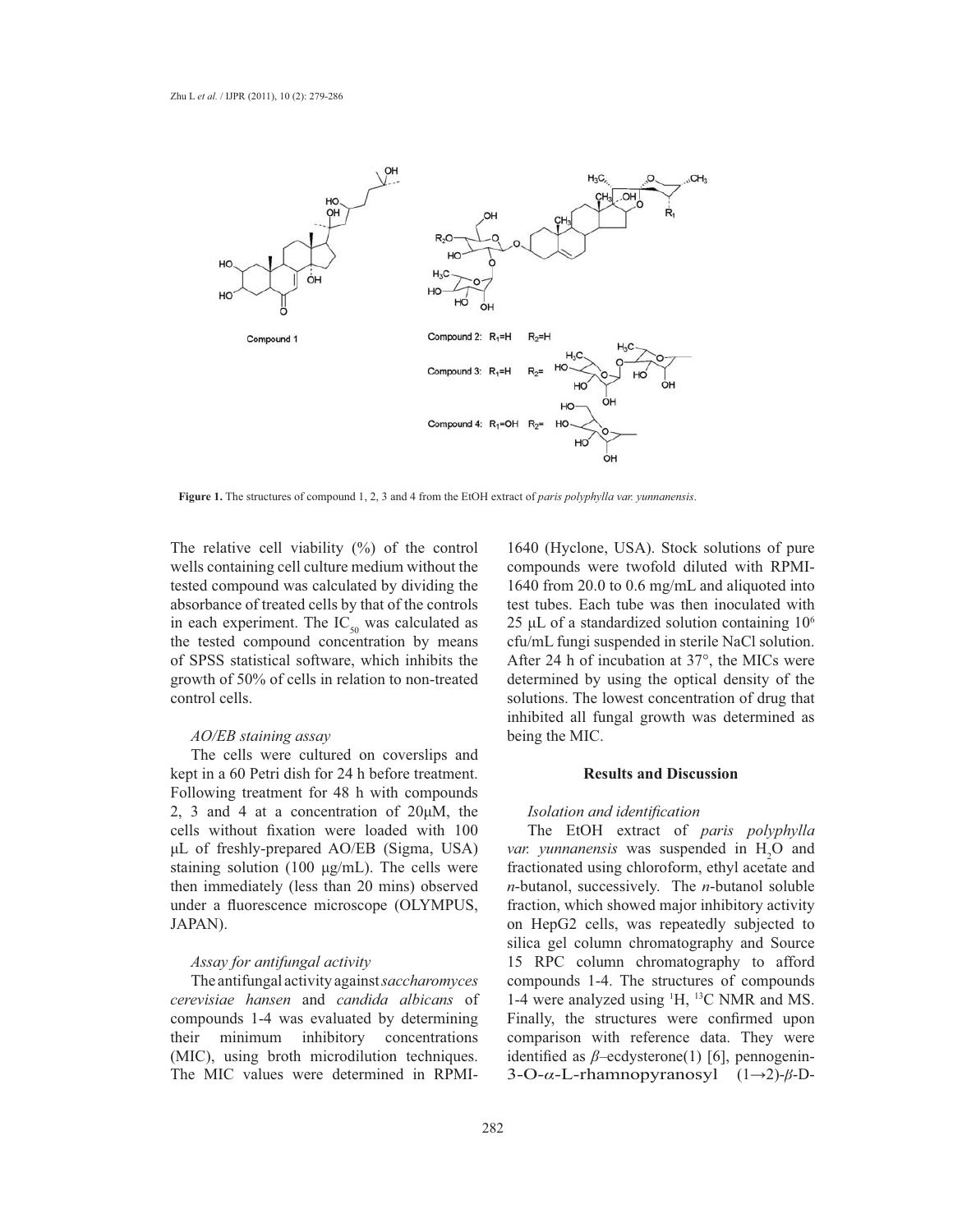**Table 2.** Antifungal activity of compounds 1, 2, 3 and 4.

| <b>Strains</b>                                      | $MIC (mg.mL-1)$ |            |            |            |  |  |  |
|-----------------------------------------------------|-----------------|------------|------------|------------|--|--|--|
|                                                     | Compound 1      | Compound 2 | Compound 3 | Compound 4 |  |  |  |
| Saccharomyces cerevisiae hansen<br>Candida albicans | 20.0<br>10.0    | 2.5<br>1.2 | 0.6<br>0.6 | 0.6<br>1.2 |  |  |  |

glucopyranoside(2) [7], pennogenin-3-O- $\alpha$ -Lrhamnopyranosyl  $(1\rightarrow 4)$ - $\alpha$ -L-rhamnopyranosyl  $(1\rightarrow 4)$ -[ $\alpha$ -L-rhamnopyranosyl  $(1\rightarrow 2)$ ]- $\beta$ -Dglucopyranoside(3) [7-8], and  $24-\alpha$ -hydroxylpennogenin-3-O-α-L-rhamnopyranosyl  $(1\rightarrow 2)$ -[ $\alpha$ -L-arabinofuranosyl  $(1\rightarrow 4)$ ]- $\beta$ -Dglucopyranoside(4) [9], as shown in Figure 1. The last three are pennogenin steroidal saponins.

#### *Antitumor activity*

Two experiments were carried out to determine the antitumor activity of the identified compounds.

The potential anti-proliferative effect of these identified compounds on the viability of HepG2 cells was evaluated by means of the MTT assay. Compound 1 showed no significant effect on inhibiting the growth and proliferation of HepG2 cells (data not shown). Cell viability is expressed as the mean percentage  $(\pm SD)$  of viable cells in comparison with untreated cells (taken as 100% viable) for different concentrations of compounds 2, 3 and 4. These compounds significantly inhibited the growth and proliferation of HepG2 cells in a dose- and time-dependent manner (Figure 2). The cell viability was shown to be 12.32%, 6.48% and 9.6% following treatment with 20  $\mu$ M of compounds 2, 3 and 4 for 48 h, respectively. The estimated  $IC_{50}$  (50% of growth is inhibited) value of compounds 2, 3 and 4 obtained for 48 h treatment were 13.5  $\mu$ M, 9.7  $\mu$ M and 11.6  $\mu$ M respectively, analyzed by SPSS software.

To further address the cell death pattern, HepG2 cells after treatment for 48 h with compounds 2, 3 and 4 at a concentration of 20 µM were stained with the acridine orange and ethidium bromide (AO/EB), and immediately observed under a fluorescence microscope. AO/ EB staining combines the differential uptake of fluorescent DNA binding dyes AO and EB and the morphologic aspect of chromatin condensation within the stained nucleus. This allows viable, apoptotic and necrotic cells to be distinguished from each another. Viable cells possess a uniformly bright green nucleus. Early apoptotic cells show bright green areas of condensed or fragmented chromatin within the nucleus. Necrotic cells exhibit a uniformly bright orange nucleus. After staining with AO/ EB, the HepG2 cells showed a slight change in cell morphology with a very rough periphery. Effervescence, crumb-like structures, and nuclear fragmentation occurred, apoptotic bodies appeared, the permeability of cell membrane increased, and a window for both stained AO and EB was observed, which is a typical apoptosis characteristic (Figure 3). We believe that the apoptotic bodies visualized in our results are a specific effect caused by the activation of the cell apoptosis process within cancerous cells by treatment with either of the compounds and not just a mere overall toxic effect of the chemicals.

#### *Antifungal activity*

The antifungal test of the compounds from *paris polyphylla var. yunnanensis* gave the results listed in Table 2. The results presented as minimal inhibitory concentration (MIC, mg.mL $^{-1}$ ) show that compounds 2, 3 and 4 convey relatively higher antifungal activities against *saccharomyces cerevisiae hansen* and candida albicans than compound 1. The MIC of compounds 2, 3 and 4 against *saccharomyces cerevisiae hansen* are 2.5 mg.mL<sup>-1</sup>, 0.6 mg.mL<sup>-1</sup> and 0.6 mg.mL<sup>-1</sup>, respectively. The MIC of compounds 2, 3 and 4 against *Candida albicans* are 1.2 mg.mL<sup>-1</sup>, 0.6 mg.mL<sup>-1</sup> and 1.2 mg.mL<sup>-1</sup>, respectively.

#### *Structure-activity relationships*

Compounds 2, 3 and 4, with the same steroidal saponin moiety, have different anticancer and antifungal activities. Compound 3 exhibits the strongest activity and also has the most sugar moieties among the three. This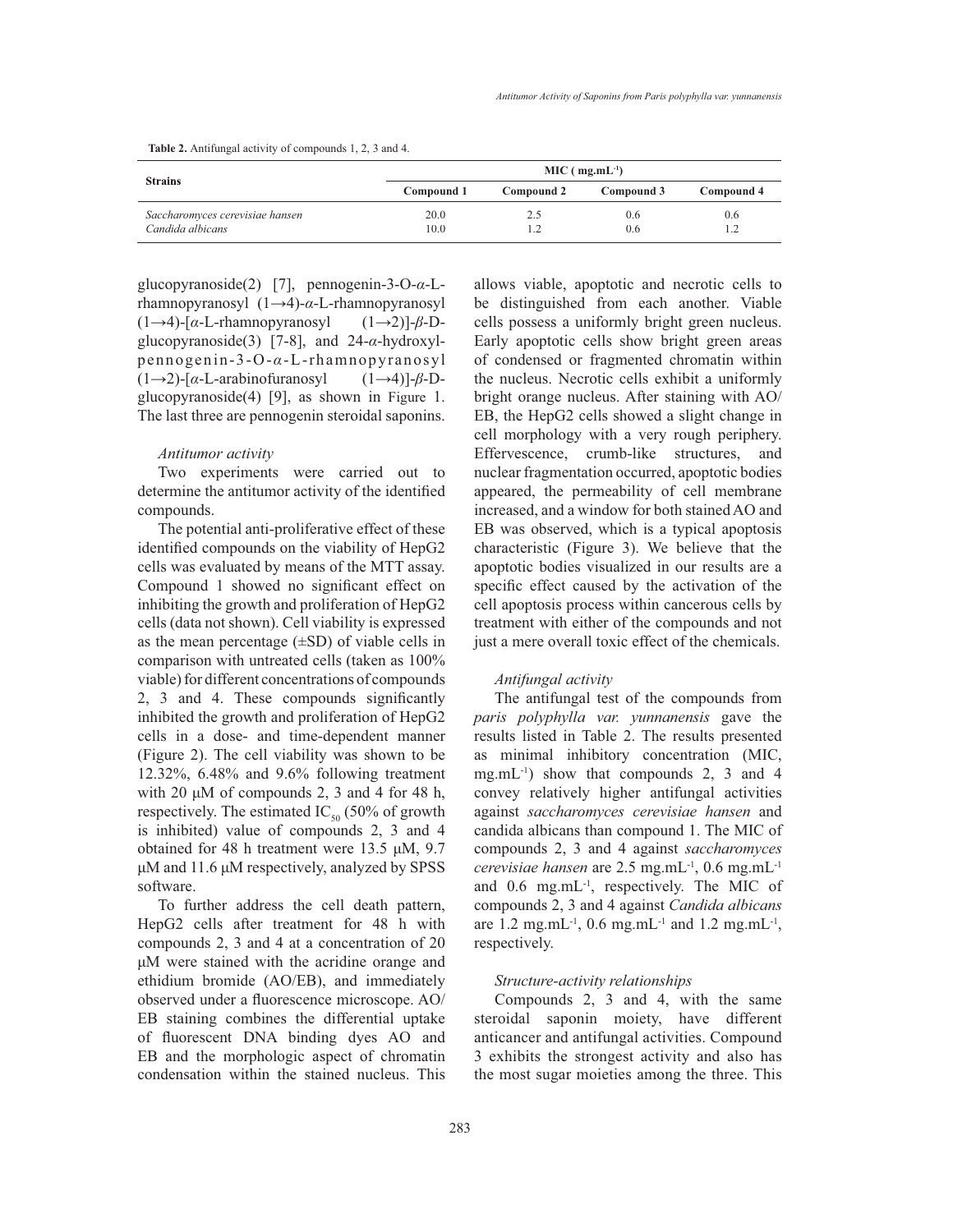





**Figure 2.** The effects of Compound 2, 3 and 4 on cell viability in HepG2 cells. (A) Compound 2; (B) Compound 3; and (C) Compound 4. The reported values are the means  $\pm$  SD (n=5).  $*$ <sup>\*</sup> $p$  < 0.01 represents a significant difference between the experimental and control value.

may suggest that there is a relation between the anticancer and antifungal activities of these compounds and the number of sugar moieties they contain. The water-solubility of these compounds increases in correlation with an increase in their sugar moiety number. Their anticancer and antifungal activity decreases in the order: compound  $3(4 \text{ sugar moieties}) >$ compound 4 (3 sugar moieties)  $>$  compound 2 (2 sugar moieties). The hetero-sugar moiety causes the hetero-polarity of these compounds leading to different membrane permeability and selectivity, involved in the bioactivity of the compounds. The bioactivity-structure relationship of the compounds containing more sugar moieties than four remains unclear. Too many sugar moieties may lead to an excessively large polarity, which would then impair the solubility of the active ingredient within the lipophillic medium of the biomembrane and thus block its transmembrane transfer. Sugar moiety has been reported to play a critical role in the activity of steroid moiety. Diosgenin, stigmasterol and solanidine, which have the same skeleton and different sugar moieties, show hetero-activity in the cell cycle arrest (10). OSW-1, characterized as a cholestane disaccharide, is an extraordinarily potent antitumor saponin. Whereas, the glycon OSW-1 and the disaccharide OSW-1 show no significant inhibition to the growth and proliferation of tumor cells (11). These facts all allude to the importance of a precise number of sugar moieties in the bioactivity of saponins within living cells.

## **Conclusion**

In this work, *ß*-ecdysterone (compound 1) and three other compounds with the same steroidal saponin moiety were isolated from *Paris polyphylla var. yunnanensis* and their structures were identified. We found that compounds 2, 3 and 4 not only inhibited cancer cell proliferation but in addition induced cancer cell apoptosis. These three pennogenin steroidal saponins may provide clues for designing a range of novel semi-synthetic and synthetic compounds as medicinal anti-cancer agents in the near future.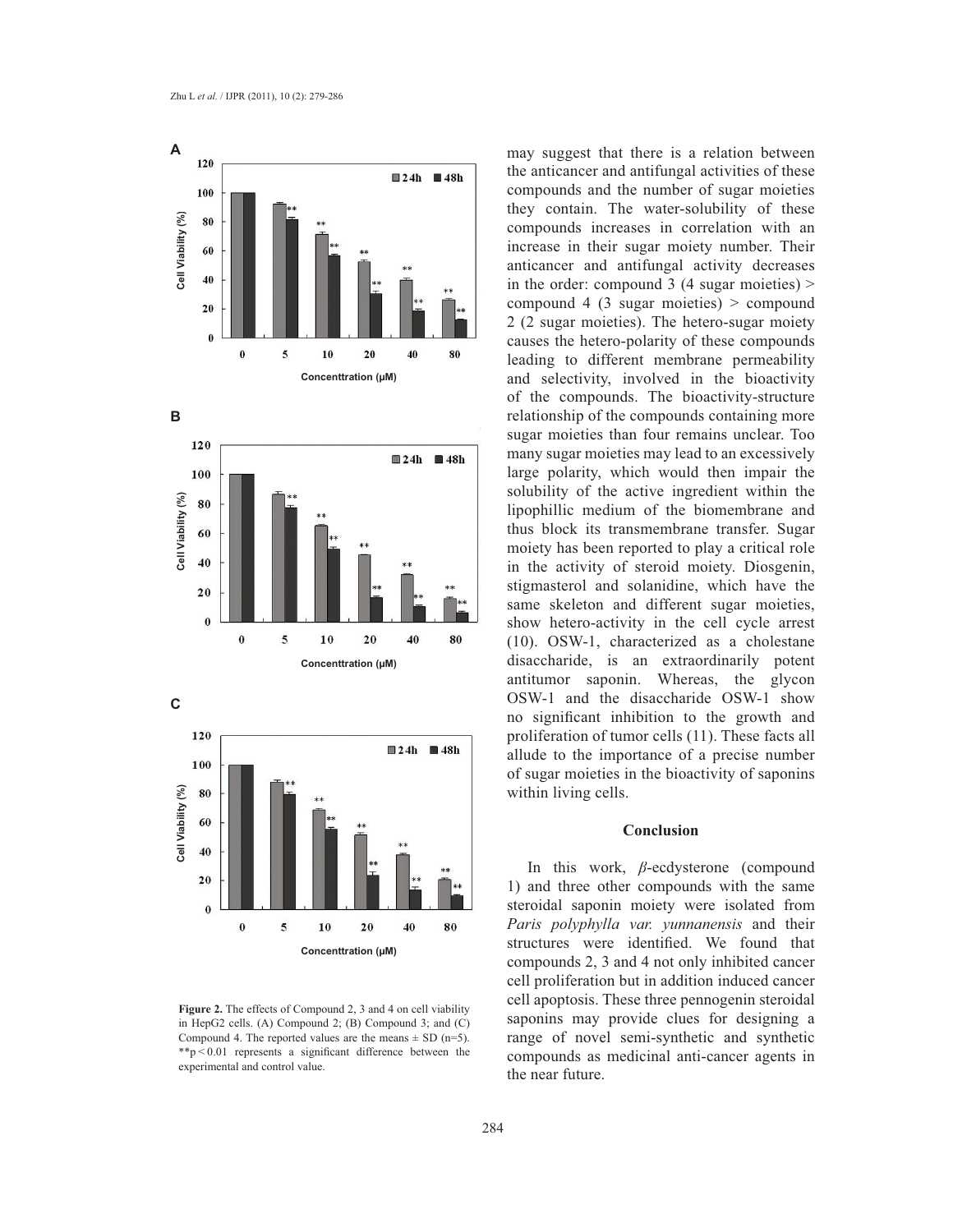

Figure 3. Apoptosis of HepG2 cells induced by compounds 2, 3 and 4 folowing 48 h treatment. After treatment with compounds 2, 3 and 4 for 48 h, the cells were stained with AO/EB at room temperature. The samples were observed under a fluorescence microscope immediately  $(\times 100)$ . (A) Control; (B) 20  $\mu$ M Compound 2; (C) 20  $\mu$ M Compound 3; and (D) 20  $\mu$ M Compound 4.

#### **Acknowledgments**

The authors wish to thank the Fundamental Research Funds for the Central Universities (No. CDJRC10230002, CDJZR10230001) the National Natural Science Foundation of China (No. 20901086), the China Postdoctoral Science Foundation funded project (No. 20090450788) for their financial support.

#### **References**

- Bureau of Chinese Herb Administration. *Chinese* (1) *Herbal Medicine*. Shanghai Science and Technology Publishing Co., Shanghai (1999) 130.
- (2) Cheung JYN, Ong RCY, Suen YK, Ooi V, Wong HNC, Mak TCW, Fung KP, Yu B and Kong SK. Polyphyllin D is a potent apoptosis inducer in drug-resistant HepG2 cell. *Cancer Lett*. (2005) 217: 203-211.
- (3) Lee MS, Yuet-Wa JC, Kong SK, Yu B, Eng-Choon VO, Nai-Ching HW, Chung-Wai TM and Fung KP. Effects of polyphyllin D, a steroidal saponin in Paris

polyphylla, in growth inhibition of human breast cancer cells and in xenograft. *Cancer Biol. Ther:* (2005) 4: 1248-1254.

- Zhang XF, Cui Y, Huang JJ, Zhang YZ, Nie Z, Wang (4) LF, Yan B Z, Tang YL and Liu Y. Immuno-stimulating properties of diosgenyl saponins isolated from *Paris polyphylla*. *Bioorg. Med. Chem. Lett*. (2007) 17: 2408-2413.
- (5) Mosmann T. Rapid colorimetric assay for cellular growth and survival: application to proliferation and cytotoxicity assays. *J. Immunol. Methods*. (1983) 65: 55-63.
- (6) Li HB, Hu J, Chen JC and Qiu MH. Chemical Constituents of *Tinospora craveniana*. *Nat. Prod. Res. Develop*. (2005) 17: 125-127.
- (7) Huang Y, Cui LJ, Wang Q and Ye WC. Separation and identification of active constituents of Paris *vietnamensis*. *Acta Pharm. Sinica* (2006) 41: 361-364.
- Matsuda H, Pongpiriyadacha Y, Morikawa T, Kishi A, Kataoka S and Yoshikawa M. Protective effects of steroid saponins from Paris *polyphylla* var*. yunnanensis* on ethanol-or indomethacin-induced gastric mucosal lesions in rats: structural requirement for activity and mode of action. *Bioorg. Med. Chem. Lett*. (2003) 13: (8)